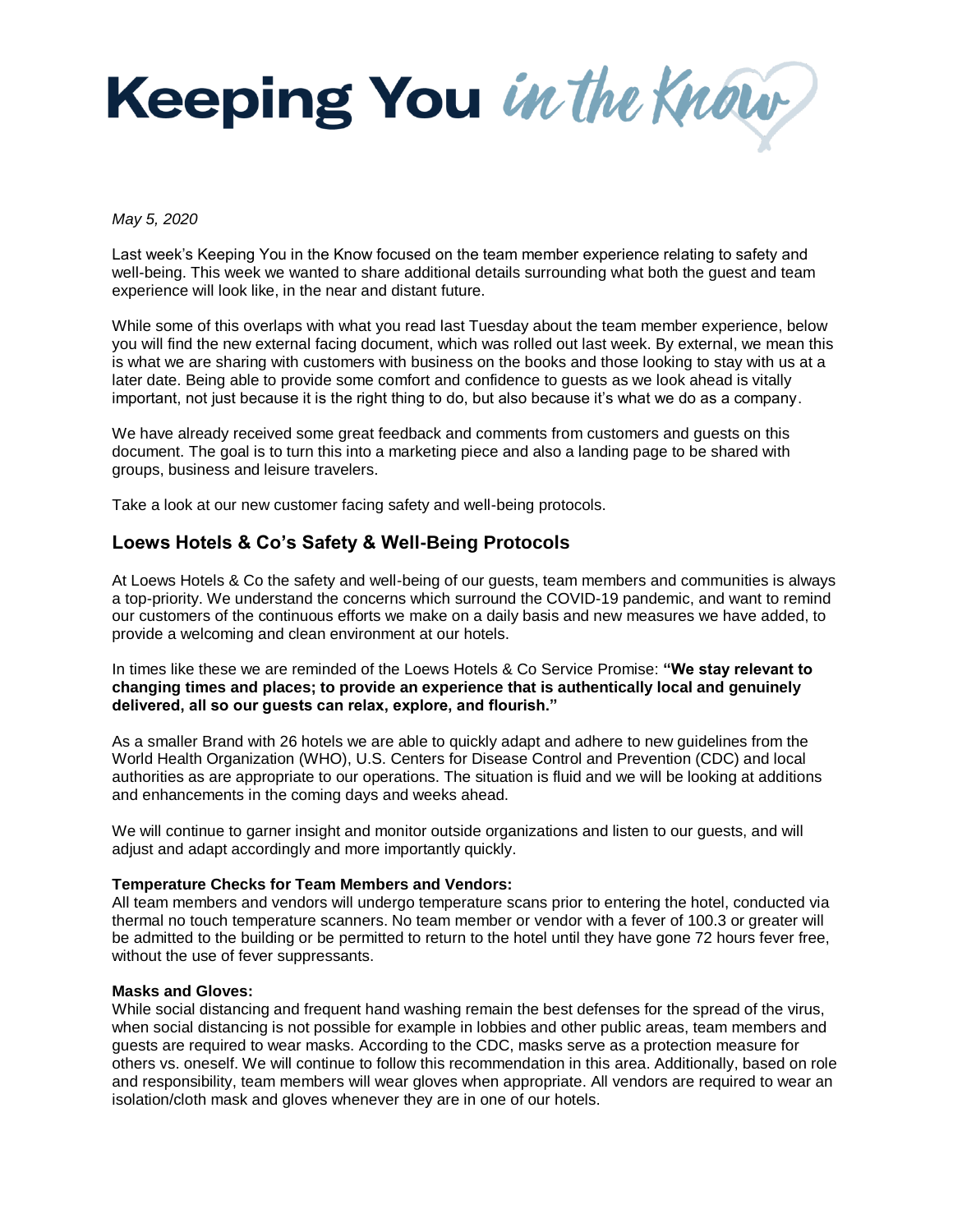Keeping You in the Know

## **Cleaning Standards:**

As a company, our everyday standards include cleaning guestrooms, meeting rooms, outlets, corridors and public areas with a Peroxide Multi Surface Cleaner and Disinfectant, an EPA approved product created by Ecolab, which is effective against emerging viral pathogens and COVID-19, including the frequent cleaning of "high touch areas" such as telephones, remote controls, door handles, light switches, elevators and table tops, among others. Given the current environment, we are even more focused and committed to the enforcement of these standards.

## **Hand Sanitizer Stations:**

High alcohol content hand sanitizer stations have been added to our front desks, spas, fitness centers, meeting rooms and other high traffic guest areas, and also areas where our team members frequent. We have also increased the protocols for team member hand washing to be more frequent for all roles and positions.

## **Contactless Experiences:**

For those that are looking for extra comfort and peace of mind, we are able to offer several contactless experiences during your stay.

## *Guestroom Televisions*

Download the Sonifi app to your smart phone and you will be able to turn the television on and off as well as change the channel.

*Chat your Service*

Chat Your Service is one of our Branded programs, a hotel-wide texting service that puts you in control of the little details that will make your stay complete. Just send us a text from your own personal phone to order Room Service, ask the concierge for recommendations, request your car from valet, request extra towels and more.

*Linens and Towels*

At your request, we are happy to not service your room during your stay and instead provide fresh linens and towels, dropped in a sealed bag at your door.

#### **Vacant Guestrooms:**

When and wherever possible we will leave occupied guestrooms vacant for 48 hours, upon checkout, before thoroughly cleaning and checking in a new guest.

#### **Elevators:**

In order to adhere to social distancing, the number of passengers will be limited in each elevator ride (the number will vary in each hotel.) Lobby attendants will clean the elevator area frequently and have hand sanitizer stations available on all landings.

# **Approach to Food & Beverage:**

In the area of Food & Beverage, we are doing research and working on what this will look like post pandemic. For now we have some preliminary standards to share based on current and proposed standards for future state. It's important to note that in the area of Food & Beverage in particular, this is a fluid area and will be constantly evolving with new mandates and guidelines, which we at Loews Hotels & Co will be versed in and will adapt and modify as need be.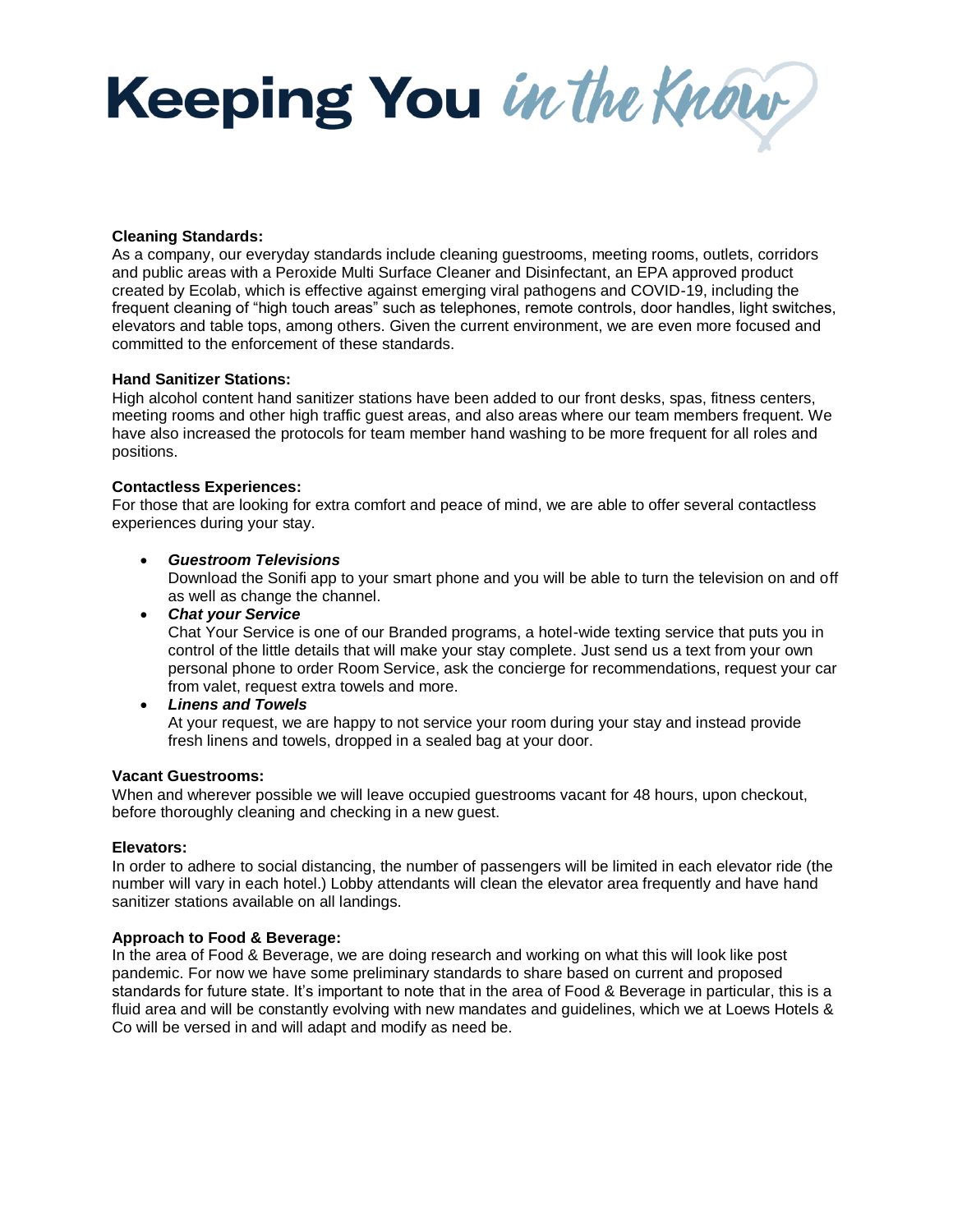Keeping You in the Know

# **Outlets/Room Service:**

*Current State (based on current guidelines and mandates)*

- Bars, Lounges and Restaurants remain closed and will resume operations as state/local ordinances are lifted
- Room Service will be delivered in disposable to go eco-friendly containers and left at the guestroom door for a contactless experience

*Future State (recommendations as we await new guidelines and mandates)*

- Restaurants set to ensure adequate space between parties
- Restaurants will be occupied with reduced capacity, determined by local guidelines
- Bars set to ensure social distancing
- Wine, iced-tea, water and other beverages will not be refilled in the same glass, rather a new glass will be switched out each time
- Guests will have the option, in all outlets, to have their food/drink served in a disposable ecofriendly to go containers
- Chaise lounge chairs at the pool/beach will be re-configured with proper spacing and thoroughly disinfected after each guest use

# **Meetings & Events:**

At Loews Hotels & Co our job is to work with you in planning your meeting from start to finish. If social distancing is still in place, our team in Conference Services and Banquets will re-work your set up, organize your entry and exit flow, collaborate on meals and menus with as much variety and creativity as possible, etc.

Think of us as your choreographers/orchestrators, handling every detail, with the intent of aiding you in conducting a safe and compliant meeting.

# *Current state (based on gatherings of 50 or less people)*

- All rooms will be set classroom style, and adhering to social distancing with two people per six foot table, with adequate space front and behind each row
- Tables, chairs and equipment will be continuously and properly disinfected
- At the present time we are no longer offering buffets. Food will be individually wrapped in our new eco-friendly disposable containers with individually wrapped utensils
- We will work with planners to create menu variety
- Coffee, tea and the accompaniments, will be served by a hotel team member
- Wherever possible beverages will be served in single served vessels (bottled water, soft drinks and juices)
- Lines for bars and meals will be properly marked to adhere to social distancing
- Meals will be served in the same room as the meeting

# *Future state (these are recommendations as we await new mandates and guidelines)*

- Meeting room sets will be determined and confirmed with planners to ensure proper social distancing is met
- If and when buffets return, they will be attended and served by hotel team members
- Coffee, tea and the accompaniments, will be served by a hotel team member
- Wherever possible beverages will be served in a single served vessels (bottled water, soft drinks and juices)
- Lines for bars and meals will be properly marked to adhere to social distancing
- Utensils will either be individually wrapped or rolled up and handed out by a hotel team member